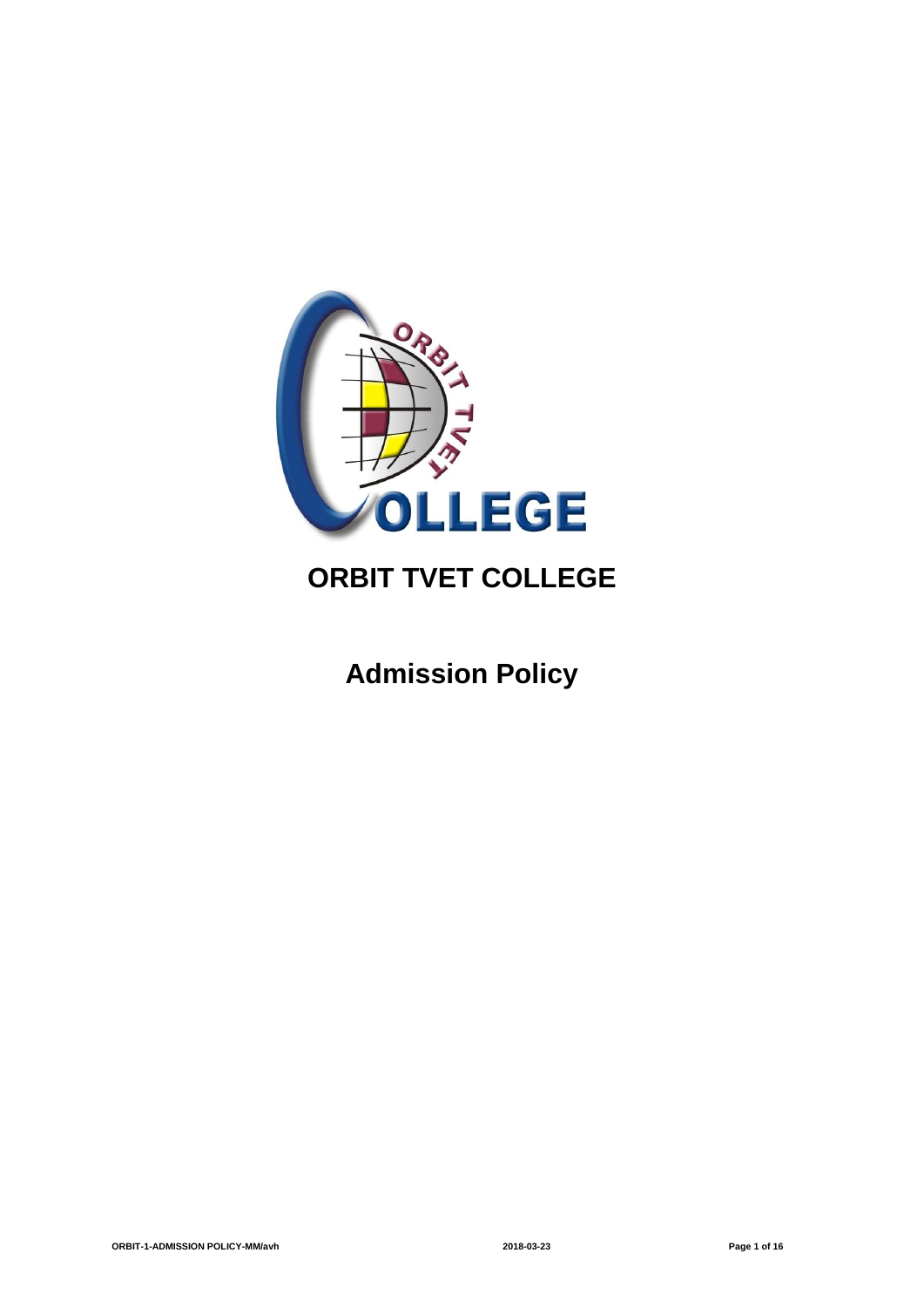## **TABLE OF CONTENTS**

| LIST OF ACRONYMS AND ABBREVIATIONS                          | 3              |
|-------------------------------------------------------------|----------------|
| <b>INTRODUCTION</b>                                         | $\overline{4}$ |
| <b>BACKGROUND</b>                                           | 5              |
| OBJECTIVES OF POLICY                                        | 6              |
| SECTION 4: APPLICATION OF POLICY                            | 6              |
| <b>SECTION 5: RATIONALE</b>                                 | $\overline{7}$ |
| <b>SECTION 6: LEGISLATIVE AND POLICY FRAMEWORK</b>          | $\overline{7}$ |
| SECTION 7: DETERMINATION OF CRITERIA FOR ADMISSION          | 8              |
| <b>SECTION 8: ADMINISTRATION OF ADMISSIONS</b>              | 10             |
| <b>SECTION 9: SELECTION AND PLACEMENT TESTS</b>             | 11             |
| <b>SECTION 10: MINIMUM ENTRY REQUIREMENTS</b>               | 11             |
| SECTION 11: ADMISSION REQUIREMENTS: NC(V) STUDENTS          | 12             |
| SECTION 12: ADMISSION REQUIREMENTS: REPORT 191 STUDENTS     | 12             |
| SECTION 13: ADMISSION REQUIREMENTS: OCCUPATIONAL PROGRAMMES | 12             |
| <b>SECTION 14: ADDITIONAL ENTRY REQUIREMENTS</b>            | 13             |
| SECTION 15: REGISTRATION PERIODS FOR REPORT 191 STUDENTS    | 13             |
| <b>SECTION 16: RE-ADMISSION</b>                             | 13             |
| <b>SECTION 17: ACADEMIC EXCLUSION</b>                       | 13             |
| SECTION 18: DOCUMENTS REQUIRED FOR ADMISSION FOR STUDENT    | 14             |
| SECTION 19: ADMISSION OF NON-CITIZENS                       | 14             |
| <b>SECTION 20: STUDENTS WITH SPECIAL NEEDS</b>              | 15             |
| <b>SECTION 21: RIGHT TO APPEAL</b>                          | 15             |
| <b>SECTION 22: REGISTRATION REGISTER</b>                    | 15             |
| SECTION 23: MONITORING AND EVALUATION INSTRUMENTS FOR       |                |
| <b>COLLEGE SYSTEM</b>                                       | 16             |
| <b>APPROVAL</b>                                             | 16             |
|                                                             |                |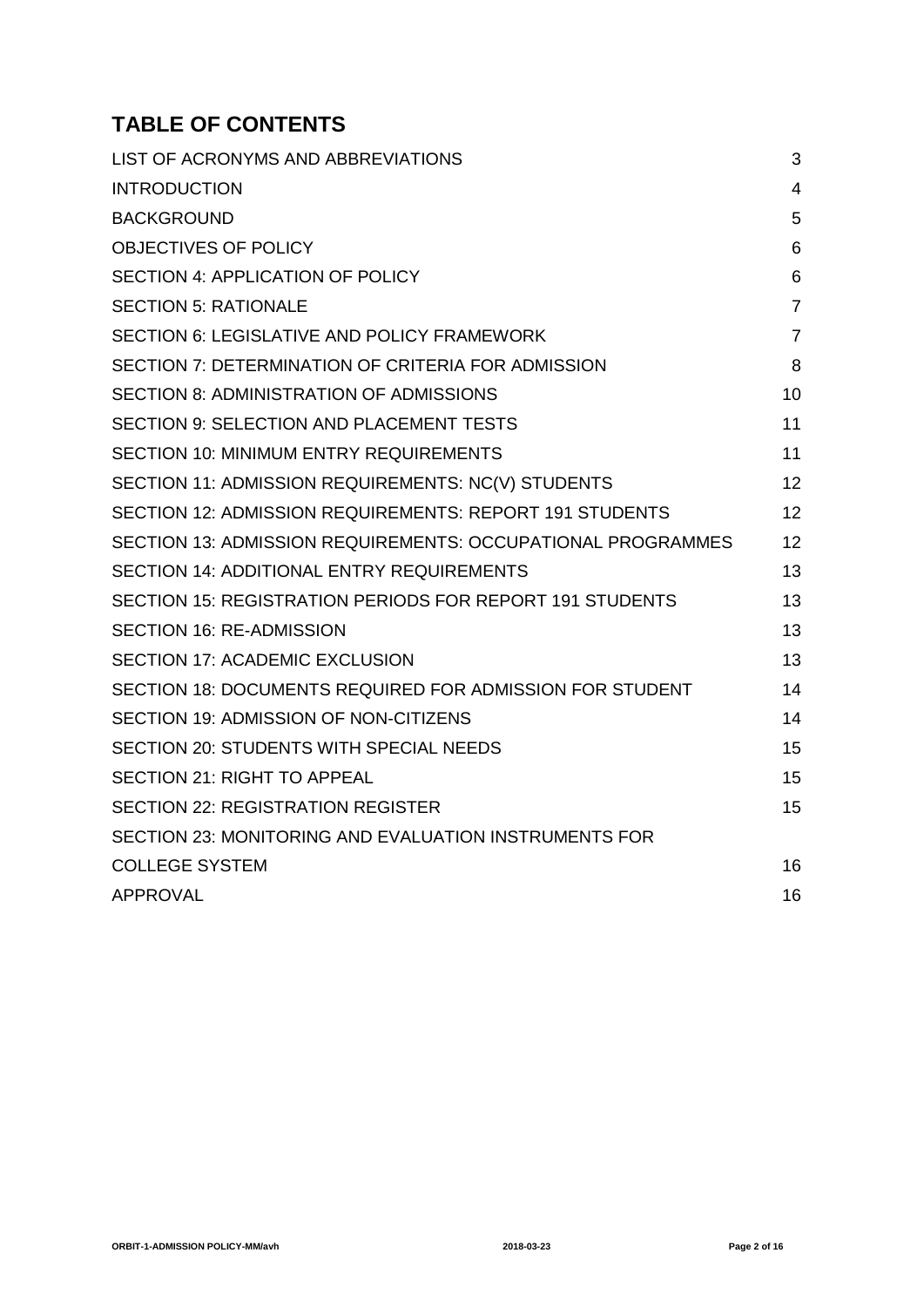### **LIST OF ACRONYMS AND ABBREVIATIONS**

| <b>ABET/AET</b> | <b>Adult Education and Training</b>                         |
|-----------------|-------------------------------------------------------------|
| <b>CET Act</b>  | Continuity Education and Training Act (16 of 2006)          |
| <b>DHET</b>     | Department of Higher Education and Training                 |
| <b>FET Act</b>  | Further Education and Training Amendment Act (No.3 of 2012) |
| <b>GER</b>      | <b>Gross Enrolment</b>                                      |
| <b>LOLT</b>     | Language used for learning and teaching                     |
| NC(V)           | National Certificate (Vocational)                           |
| <b>NSFAS</b>    | <b>National Student Financial Aid Scheme</b>                |
| <b>NATED</b>    | <b>National Accredited Technical Education</b>              |
| <b>NDP</b>      | <b>National Development Plan</b>                            |
| <b>NQF</b>      | <b>National Qualification Framework</b>                     |
| <b>PACE</b>     | <b>PACE Career Centre Programme</b>                         |
| <b>RPL</b>      | <b>Recognition of Prior Learning</b>                        |
| <b>SAQA</b>     | South African Qualification Authority                       |
| <b>SSS</b>      | <b>Student Support Services</b>                             |
| <b>SETA</b>     | Sector Education and Training Authority                     |
| <b>TVET</b>     | <b>Technical and Vocational Education and Training</b>      |
| <b>UNFPA</b>    | <b>United Nations Population Fund</b>                       |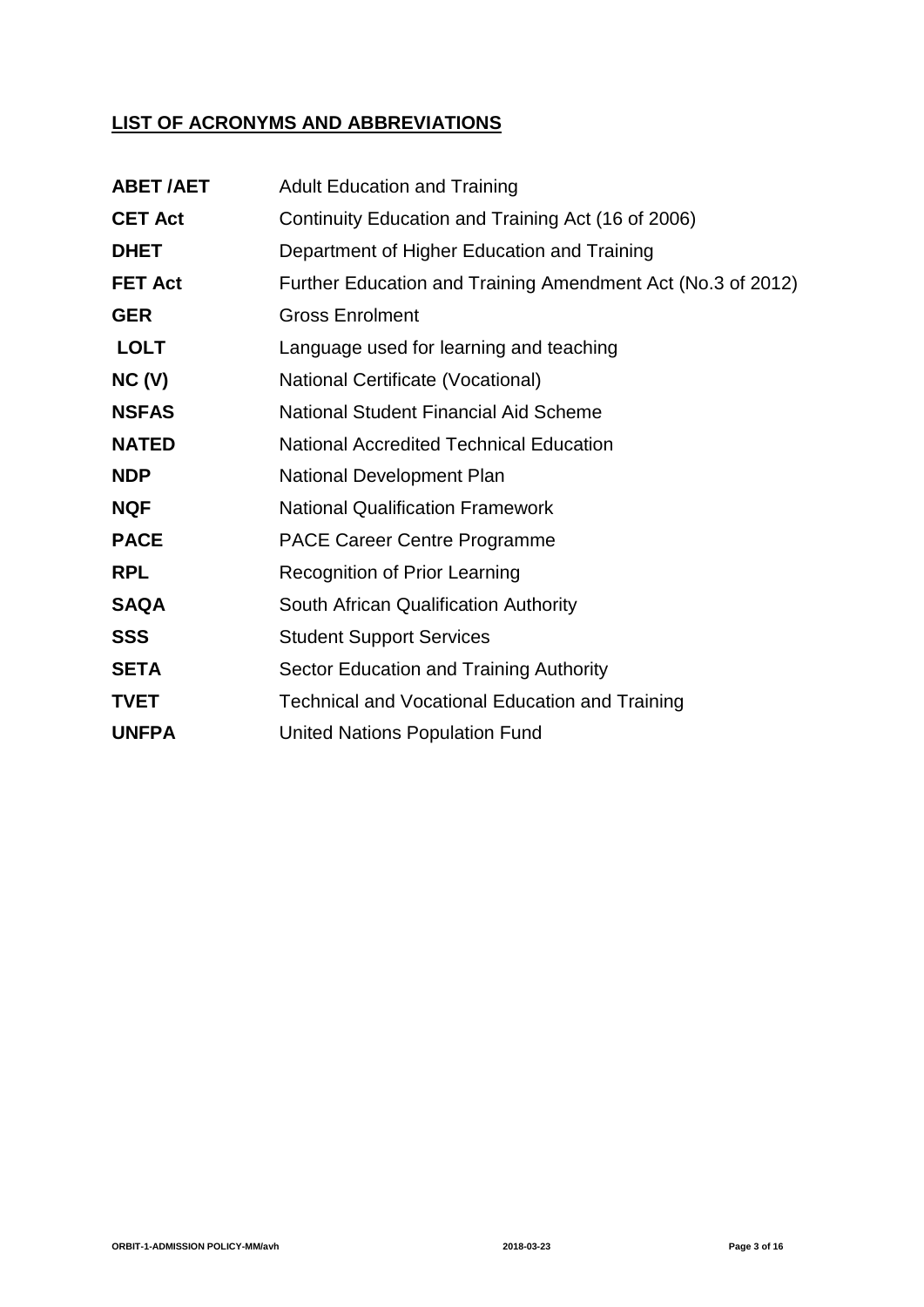### 1. **SECTION 1: INTRODUCTION**

- 1.1 The admission policies of Technical Vocational and Training Colleges (TVET) Colleges are underpinned and guided by the Constitution of the Republic of South Africa, 1996 (Act no 108 of 1996).
- 1.2 The TVET College system needs to respond to the country's need to redress past imbalances and inequalities by transforming education and training in order to improve the livelihoods of individuals and contribute to the economy and broader society.
- 1.3 The policy seeks to provide a balance between the provision of access in TVET Colleges with the aim of redressing the imbalances of the past and ensuring rigorous success of students. This will ensure that we recruit the capable students who have a keen interest in vocational and technical education.
- 1.4 The TVET College system has expanded access thus receiving exponential growth in student enrolment. This brought with challenges of places for students and increased the competitiveness of access in our College system. The department is shifting its focus from access to quality which is critical towards positioning TVET Colleges as institutions of first choice.
- 1.5 We further recognise the importance of proper career guidance to direct our students to programmes which they would have an aptitude and provide training areas required for the country's economy growth.
- 1.6 The *White Paper for Post –School Education and Training* (WP-PSET) envisages a post-school education and training system that is committed to achieving the following objectives:
- 1.6.1 Education and Social Justice;
- 1.6.2 A single coordinated system;
- 1.6.3 Expanding access, improving quality and increasing diversity;
- 1.6.4 Education and work; and
- 1.6.5 Responsiveness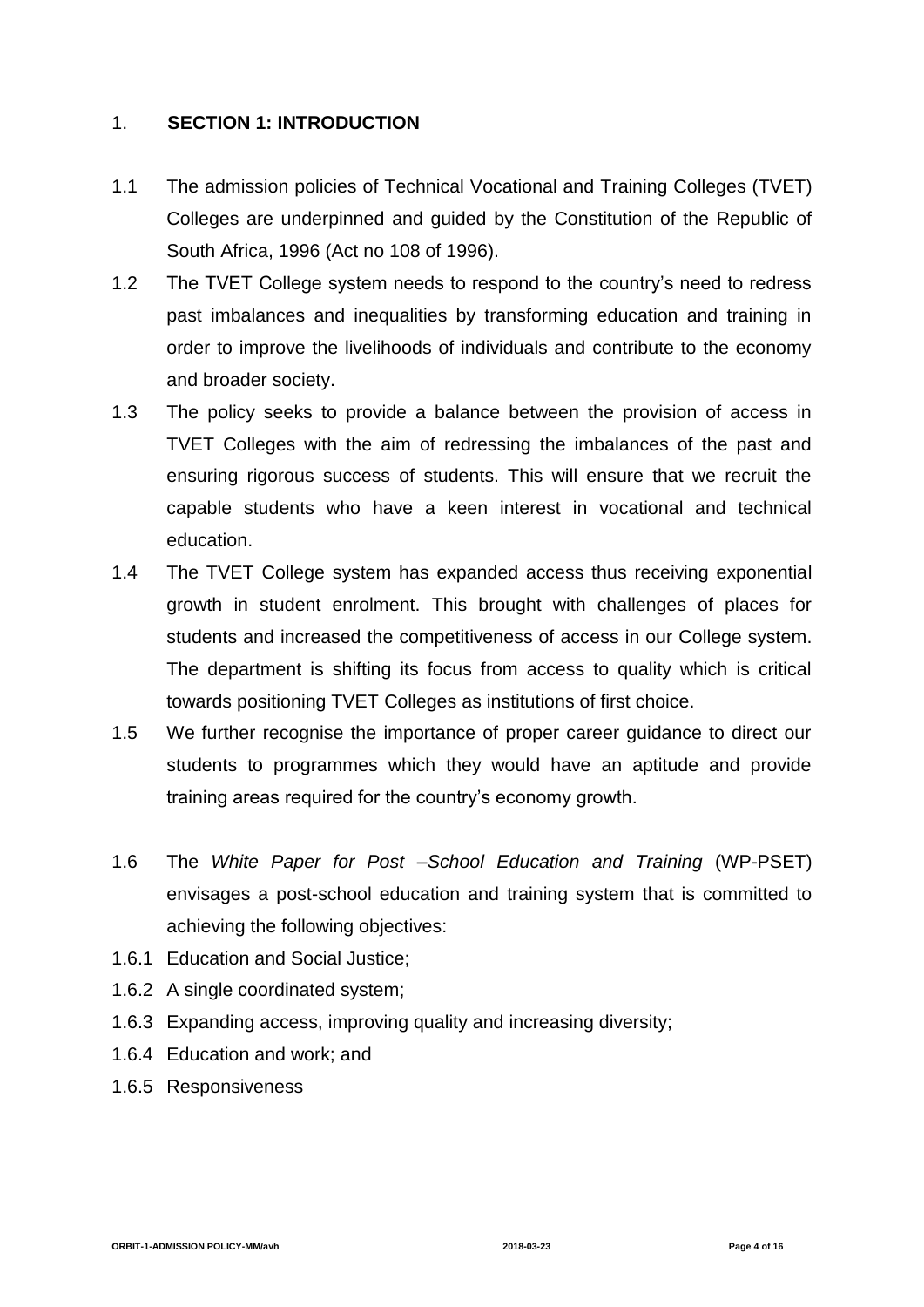- 1.7 The TVET College sector is required to provide quality opportunities across a wide range of qualifications that are fit for purpose and are responsive to the changing requirements of work and social context, designed for student demands and can articulate appropriately to meaningful opportunities in employment and further study.
- 1.8 The Department of Higher Education and Training, herein after referred to as the Department, has developed this policy to guide TVET Colleges to administer admission systems that uphold the national higher education transformation goals and values of equity of access and redress of past inequalities. TVET Colleges must therefore commit themselves to provide conducive conditions and opportunities for effective learning.
- 1.9 The Department recognises that the CET Act entrusts the role of developing College admission policies to the Council. This policy is therefore developed for the TVET College Council to adopt or adapt it when the develop their own.
- 1.10 Due to the diversity of programme offerings in the sector, differentiated admissions criteria are required to respond to the different qualification objectives. These amongst others will include providing opportunities for the advancement of participation in programmes that require critical and scare skills, which will lead to filling the gap for occupations in high demand, qualifications that are designed to absorb large number of learners
- 1.11 Once the Department of Basic Education (DBE) makes the three stream model universal, then grade 9 graduates will only be accepted for programmes leading to a trade.

### 2. **SECTION 2: BACKGROUND**

- 2.1 FET Colleges were renamed as TVET Colleges in the White Paper, to signify that they have a specific focus on providing mid-level programmes that have direct articulation to the world of work (which is defined as including formal employment, self-employment and other forms of work).
- 2.2 Historically TVET Colleges catered to the specific needs of employed youth and adults, who required theoretical knowledge to support their workplace experience and practical knowledge, and to lead to some sort of tangible certification as evidence of their acquired knowledge and competencies.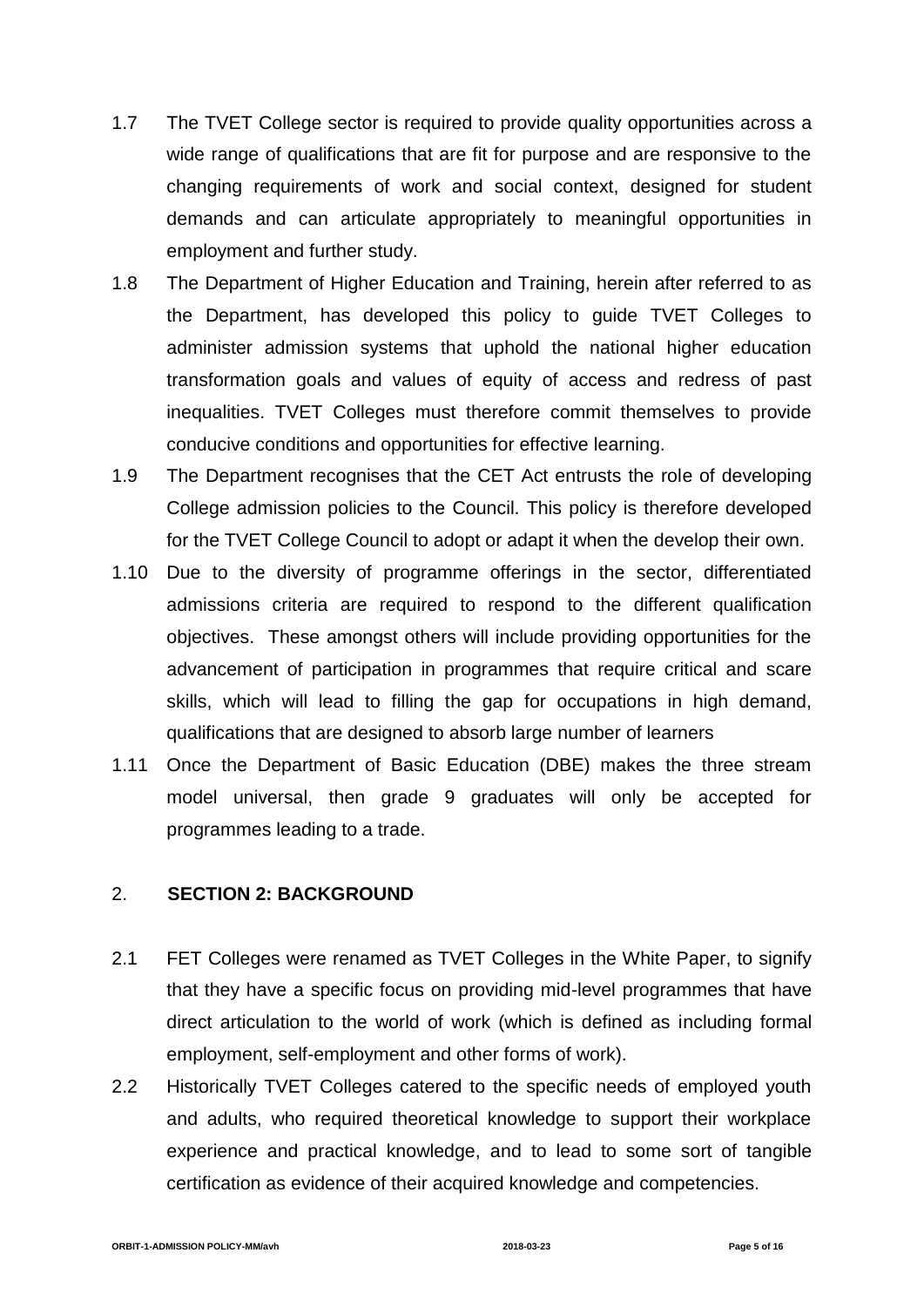- 2.3 The United Nations Population Fund (UNFPA) indicates that in South Africa secondary school Gross Enrolment (GER) is high at over 90 per cent. There are 2 million young people aged between 19-24 years that are unemployed and not in educational institutions. 45.4 percent of males and 55 percent of females in the 15-24 year age group are unemployed.
- 2.4 The DHET/TVET Bursary scheme has been a key mechanism to provide access and contributed to the growth and expansion of the TVET College sector. The growth of the TVET College sector has grown exponentially and the College system is currently unable to accommodate future growth without material contribution to infrastructure development.
- 2.5 The post school education and training system experiences huge demands of students with limited capacity to absorb all the prospective students that progress and as a result significant numbers of young people remain excluded from accessing post- school opportunities. Alternative forms of post –school education such as open learning are critical to responding to the demands of access for young people.
- 2.6 Although there are pockets of excellence from isolated institutions within the TVET College system, generally there are serious quality concerns regarding the qualifications and responsiveness. Therefore, it is essential that the admission criteria in the respective TVET Colleges be carefully considered and subjected to rigorous success standards.

### 3. **SECTION 3: OBJECTIVES OF THIS POLICY**

To provide guidance on requirements for student admissions for all TVET College Councils in the development of their College admissions policies.

### 4. **SECTION 4: APPLICATION OF THIS POLICY**

This policy applies to TVET Colleges declared or established by the Minister in terms of the *Continuing Education and Training Act, 2006 (Act No. 16 of 2006).*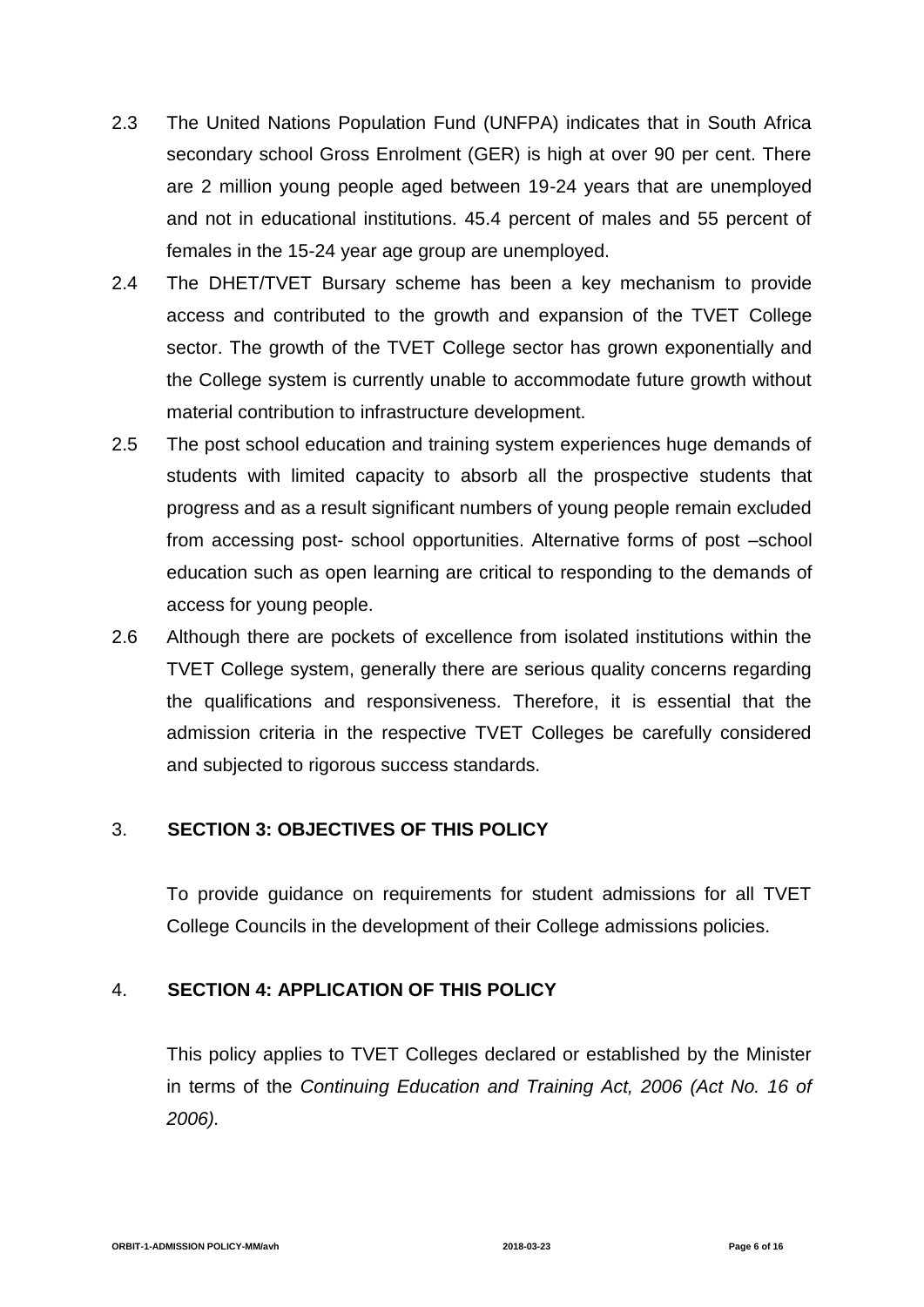### 5. **SECTION 5: RATIONALE**

- 5.1 TVET Colleges have been established to provide opportunities to young people who want to access post-school education and training to cater for the diverse prospective students that want to purse mid- level skills, by providing them with training, skills development to gain access to the labour market and skills which are required by the South African economy.
- 5.2 Public TVET Colleges have been established to expand access to post school education and to become the institutions of choice to school leavers and out of school youth. The state is mandated to ensure its youth; communities have access to education and training that will deal with socio economic factors faced by communities and the country as a whole.
- 5.3 In order to increase access and position the TVET sector as the institution of choice, it is critical for prospective students intending to enrol in this sector to meet the academic expectations, programme entry requirements as that will enable them greater chance of success and build capacity to fully participate in the labour market.
- 5.4 The Department in the future will increase opportunities for students in the TVET sector by increasing admissions to NQF Level 5 and NQF Level 6.

### 6. **SECTION 6: LEGISLATIVE AND POLICY FRAMEWORK**

- 6.1 In terms of section 29(1) (b) of the Constitution of the Republic of South Africa, 1996 (Act No. 108 of 1996), everyone has the right to further education, which the state, through reasonable measures, must make progressively available and accessible.
- 6.2 Section 17 of the Continuing Education and Training Act,2006 (Act No.16 of 2006) outlines the requirements for an admission policy of public Colleges as follows:
- 6.2.1 Subject to applicable policy, the Council of a public College determines the policy of the College, after consulting with the academic board and with the approval of the Minister;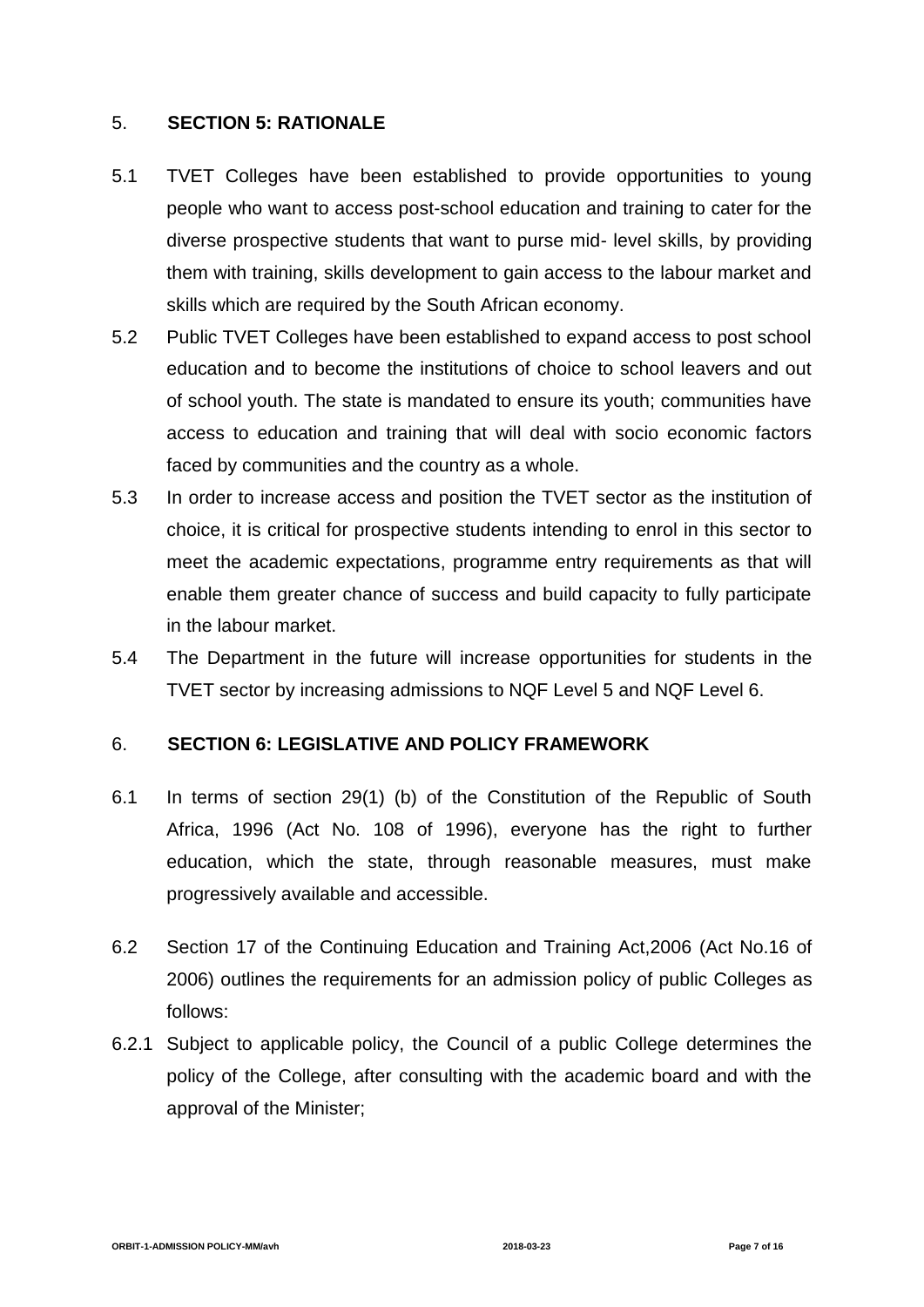- 6.2.2 The admission policy of a public College may not unfairly discriminate in any way and must provide appropriate measures for the redress of past inequalities; and
- 6.2.3 The Council may, subject to applicable policy, the approval of the Director-General and after consultation with the academic board,
- 6.2.4 The Council of the College must take the necessary steps within its available resources to ensure that the College is accessible to disabled students.
- 6.3 The Education *White paper 6 on special needs education*: Building an Inclusive Education and Training System provides for a framework which guides the transformation of practices related to examination and assessments in general with a view to achieving enabling mechanisms to support candidates with barriers to learning.
- 6.4 The White Paper on post school education, 2013, called for a strategic policy framework to guide the improvement of access to and success in post-school education and training for people with disabilities and this includes private institutions. The framework should include accurate definitions of multiple types of disabilities that exist in society and the differentiated response required by the post- school system. As a response to this call, the Department has developed a disability policy for the post-school education and training system.
- 6.5 The White Paper emphasised the need for a holistic approach to addressing disability which includes, specialized technology, assistive devices, reasonable accommodation, practices for students and staff with disabilities.

### 7. **SECTION 7: DETERMINATION OF CRITERIA FOR ADMISSION TO TVET COLLEGES**

- 7.1 The College Council determines the admission requirements to the College in line with the policies and regulations promulgated by the department of Higher Education and Training, and include:
- 7.1.1 Determining the entrance requirements in respect of all qualifications;
- 7.1.2 Determining the number of students to be admitted for a particular qualification and the manner of their selection;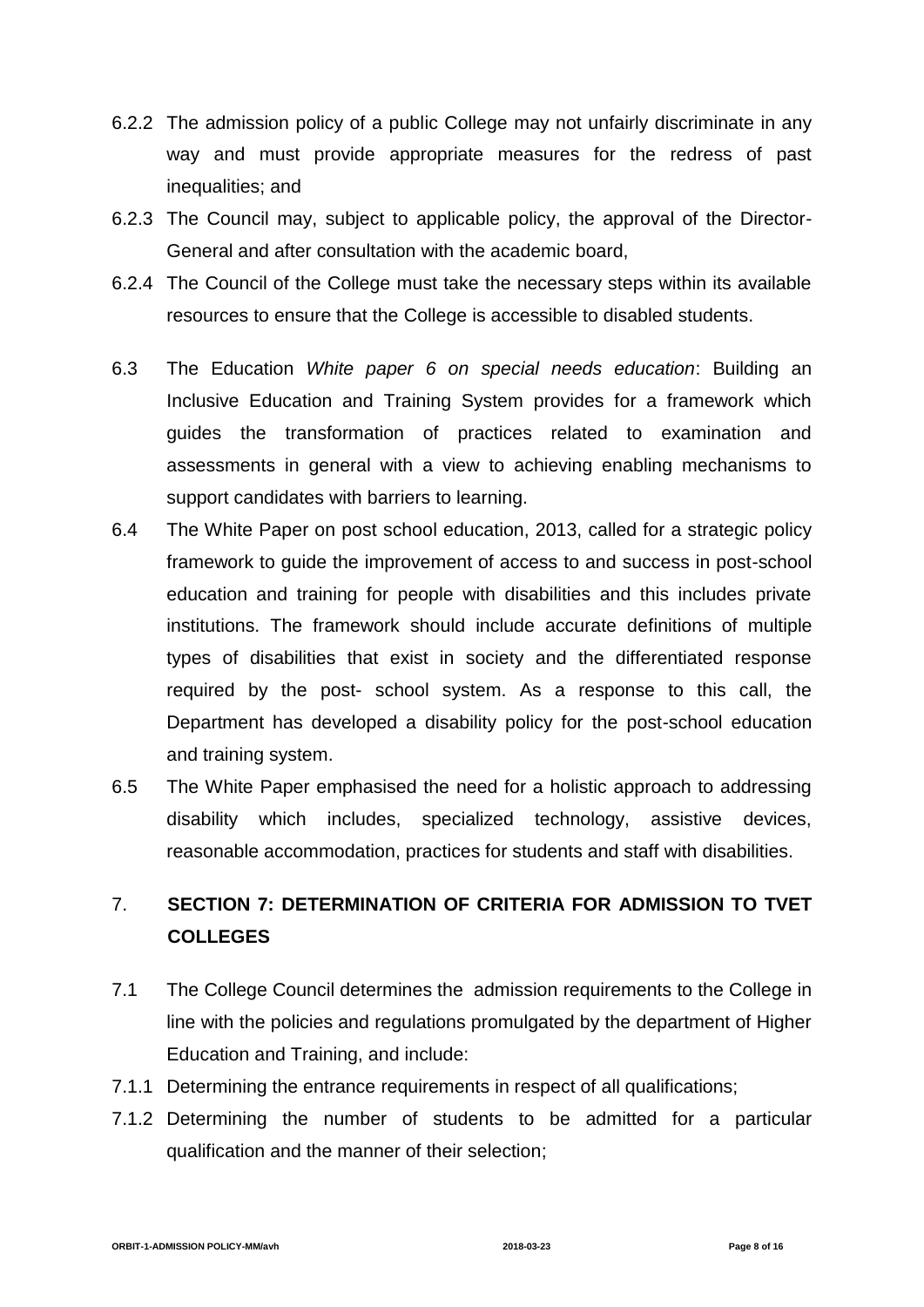- 7.1.3 Determining the minimum and maximum duration of study pertaining to a particular qualification;
- 7.1.4 Determining the minimum requirements for re-admission or conditions
- 7.1.5 Determining the medium of instruction ; and
- 7.1.6 Determining the standards and conditions under which students may be refused re-admission to the College.
- 7.2 This policy will provide further guidance and ensure consistency with regards to administration of students' admission processes in TVET Colleges:
- 7.2.1 Implementation of the registration process;
- 7.2.2 Provide for the cancellation of registered students
- 7.2.3 Admission of students with special learning and educational needs
- 7.2.4 Admission requirements for international students
- 7.2.5 Registration periods for all programmes
- 7.3 Students' admission into a TVET College shall be subject to the students' acceptance of the rules and academic regulations of that particular institutions. Acceptance of a space at the College shall be taken to constitute acceptance of all published policies and regulations that may pertain to qualifications and all lawful transaction of the College and its agents.
- 7.4 Whilst it is good to have an admissions policy, it is equally important to put system in place to ensure improved students' performance and achievement. The College is therefore expected to adhere to the Department's student attendance and punctuality policy that will assist to monitor attendance of the students once admitted.
- 7.5 The TVET College must through its prospectus, indicate when and how the College will conduct and orientate students in the academic programmes, irrespective of the nature of the programme enrolled for.
- 7.6 The Council should develop a *College Student Code of Conduct* which every student must sign upon registration.
- 7.7 The College should consider implementing a mechanism of conditional acceptance offers which will be confirmed upon final examination results. This will assist in planning for College enrolments and alleviate the pressure of backlogs during registration.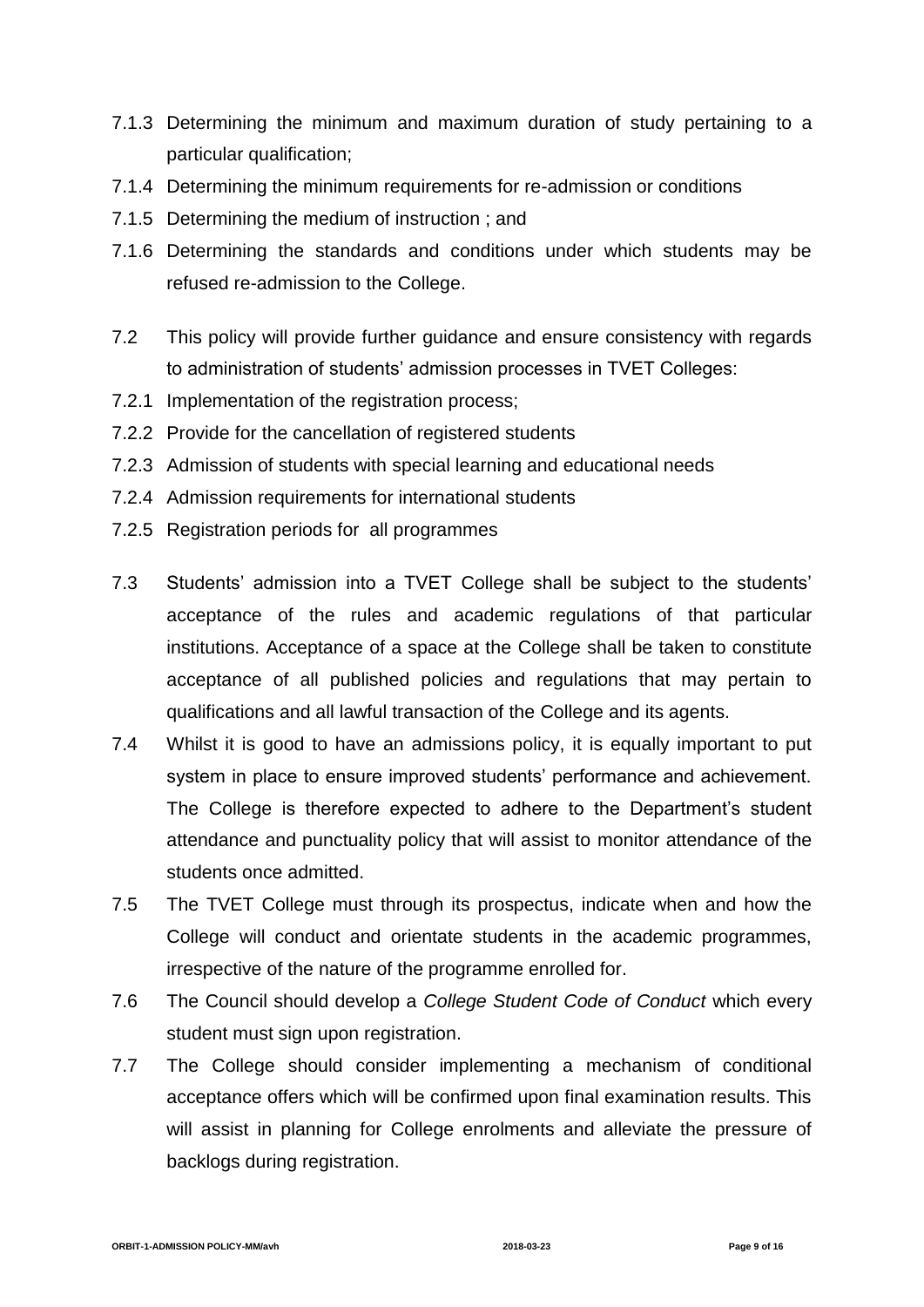#### 8. **SECTION 8: ADMINISTRATION OF ADMISSIONS**

- 8.1 A person may register as a student in a TVET College, only if he or she satisfies the legal requirements for admission to study at the College and satisfies any other requirements for admission that may be determined by the Council and laid down in the *College student Code of Conduct*.
- 8.2 To be eligible for admission to a programme in a TVET College, the applicant must be a South African citizen or have a valid study permit, if it is a foreigner.
- 8.3 Preference will be given to students who are:
- 8.3.1 South African citizens
- 8.3.2 Residing within the catchment area where the College is located unless the College does not offer the programme required by the prospective student.
- 8.3.3 Good academic record as per scoring criteria per programme
- 8.3.4 Good attendance as per Punctuality Policy for returning students
- 8.4 The application process for a new academic year for NC(V), S1 and T1 must commence, in August the preceding year and for T2 in March, S2 in May and T3 in July of the new academic year. This will alleviate the pressure and backlogs that Colleges find themselves in and will also allow ample time for prospective students to apply.
- 8.5 The closing date for all applications will be the end of October of the preceding year for NC(V), T1 and S1 and 31 March for T2, 15 June for S2 and 31 July for T3 in the new academic year.
- 8.6 If it is decided to implement conditional offers to students, conditions to such offers, such as meeting a specific level of performance will be developed.
- 8.7 Additional support and accommodations for learners with special needs to assist in providing guidance for admissions must be put in place. This will include designated offices to cater and assist learners with special needs.
- 8.8 Management and Academic Board have guided the development of a suitable admission process and the provision of services for prospective students which is inclusive, fair and transparent.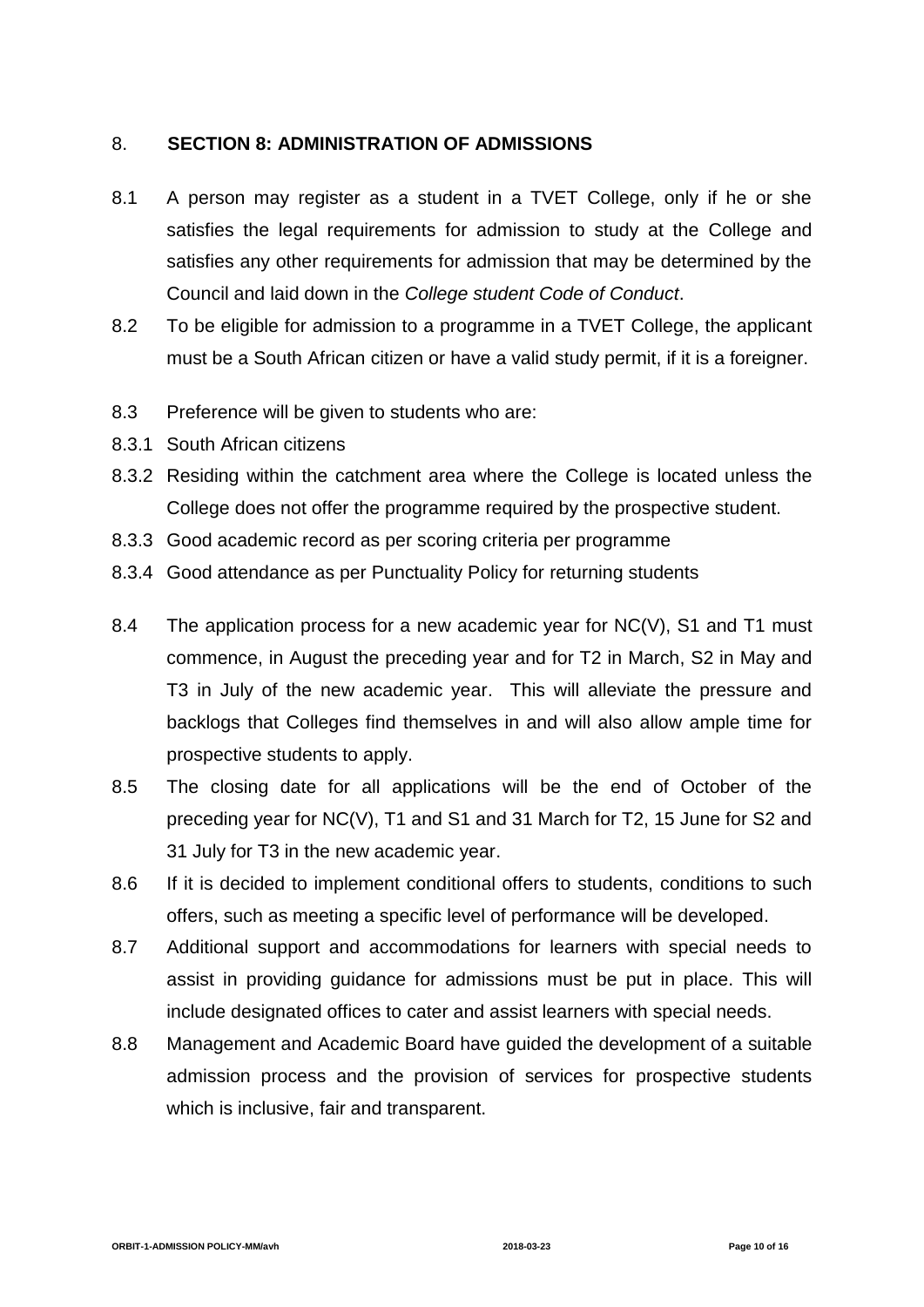Registrations will be open for 2 week during each intake. This will allow enough time for teaching and learning, particularly for students who are studying towards a Report 191 certificate.

#### 9. **SECTION 9: SELECTION AND PLACEMENT ASSESSMENTS**

- 9.1 A selection and placement test will be administered as part of the recruitment and selection process of the prospective students, as this would assist in the correct channelling of students to relevant programmes. Specific additional tests will be done for certain occupational programmes such as Jewellery, etc
- 9.2 Placement tests and procedures are implemented to prospective students to enable them to be placed in an appropriate programme. This will allow the Student to enrol in a programme which they have the necessary background, also enables the College to identify which learner needs additional support.
- 9.3 No student will be accepted or admitted into a College without undergoing the placement assessment process.
- 9.3.1 The selection and placement test is used to identify students who may require onward referral or learning and academic support.
- 9.3.2 Students must receive acceptance confirmation letters from College if the application process was successful.
- 9.3.3 Assisting students with information on how to apply for financial aid or give options to students on how to assist them to source study funding.
- 9.3.4 The planning, preparations, processes and procedures for the admission and registration of students.

### 10. **SECTION 10: MINIMUM ENTRY REQUIREMENTS**

10.1 The prospective student must be in possession of the relevant minimum entry requirements for the National Certificate (Vocational), Report 191 and Occupational Programmes as stipulated in the relevant policies national policies of the Quality Assurance Bodies.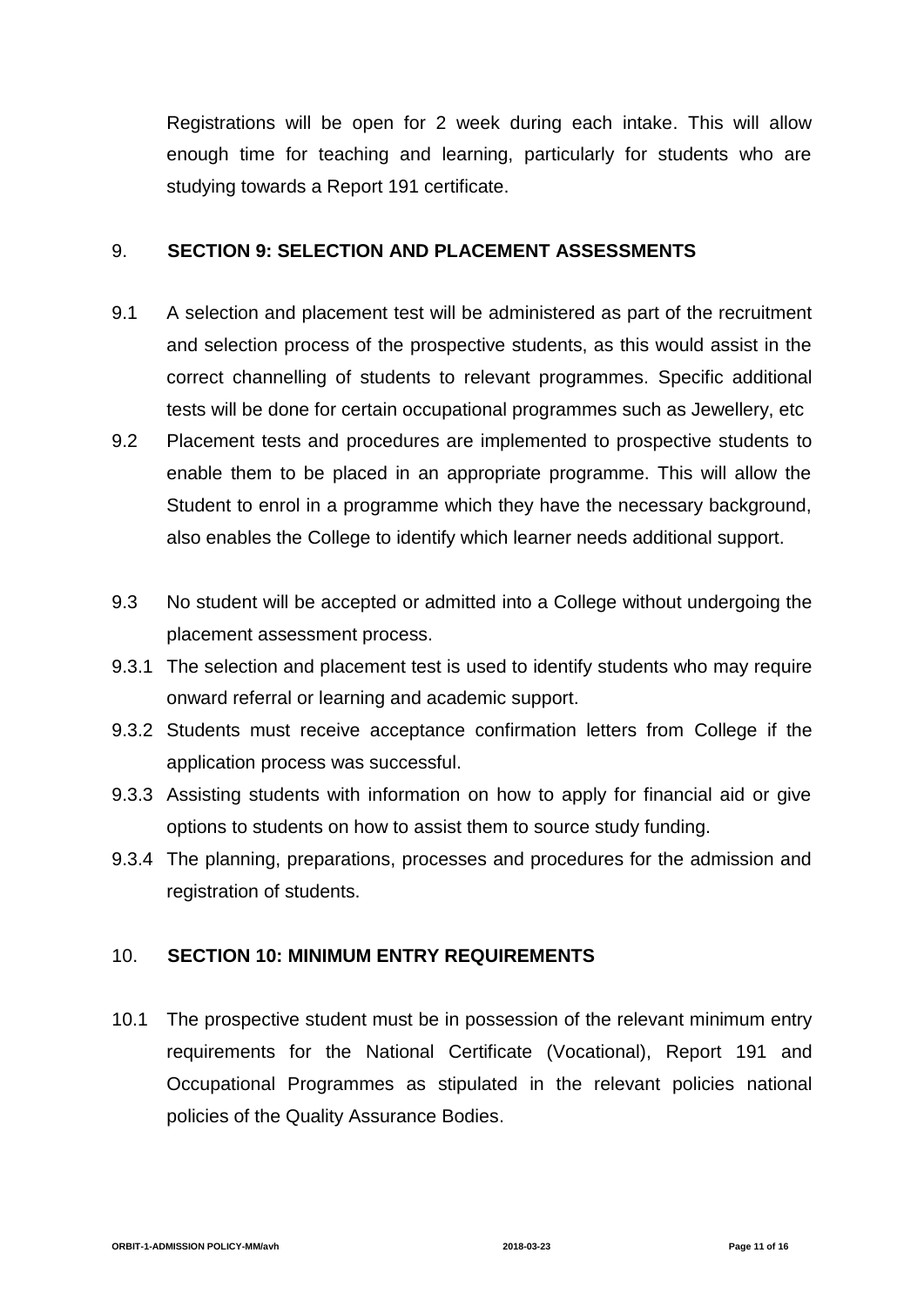- 10.2 The College will provide a balance between access and success by recognising prospective students from disadvantaged groups and ensuring quality by selecting students that demonstrate good academic capabilities.
- 10.3 A student who wishes to enrol for the National Certificate (Vocational) or a report 191, N1 certificate should have a grade 9 pass as a minimum and for Occupational Programmes the relevant entry requirements will be specified by the QCTO/SETA.
- 10.4 The duration of enrolment must take a maximum of four trimesters and maximum of three semesters. The College will develop additional entrance requirements for students intending to enrol in specialised programmes such as engineering.

### 11. **SECTION 11: ADMISSION REQUIREMENTS FOR NC(V) STUDENTS**

- 11.1 The students are permitted to study for a maximum of four years for NC (V) Level 2, 3 and 4, taking into account possible subject failures.
- 11.2 Minimum entrance requirements are NQF1 i.e. Grade 9 and AET Level 4
- 11.3 Entry requirements have been guided and aligned to the NC (V) policy. A point system for entry into qualifications will be utilised.

### 12. **SECTION 12: ADMISSION REQUIREMENTS FOR REPORT 191 STUDENTS**

- 12.1 Minimum entrance requirements as aligned by the NATED Policy. Students who have passed to Grade 12/NC (V) Level 4 will be admitted to N4.
- 12.2 Students who have passed grades 9, 10, 11 or 12 who want to pursue an artisan career will be admitted to N1 based on a point system

### **13. SECTION 13: ADMISSION REQUIREMENTS FOR OCCUPATIONAL PROGRAMMES**

- 13.1 Minimum entrance requirements as per registered Skills Programme/ Learnership approved by QCTO/SETA
- 13.2 To be eligible to apply for an Occupational Programme a student who previously enrolled for NC(V) or Report 191 programmes will only be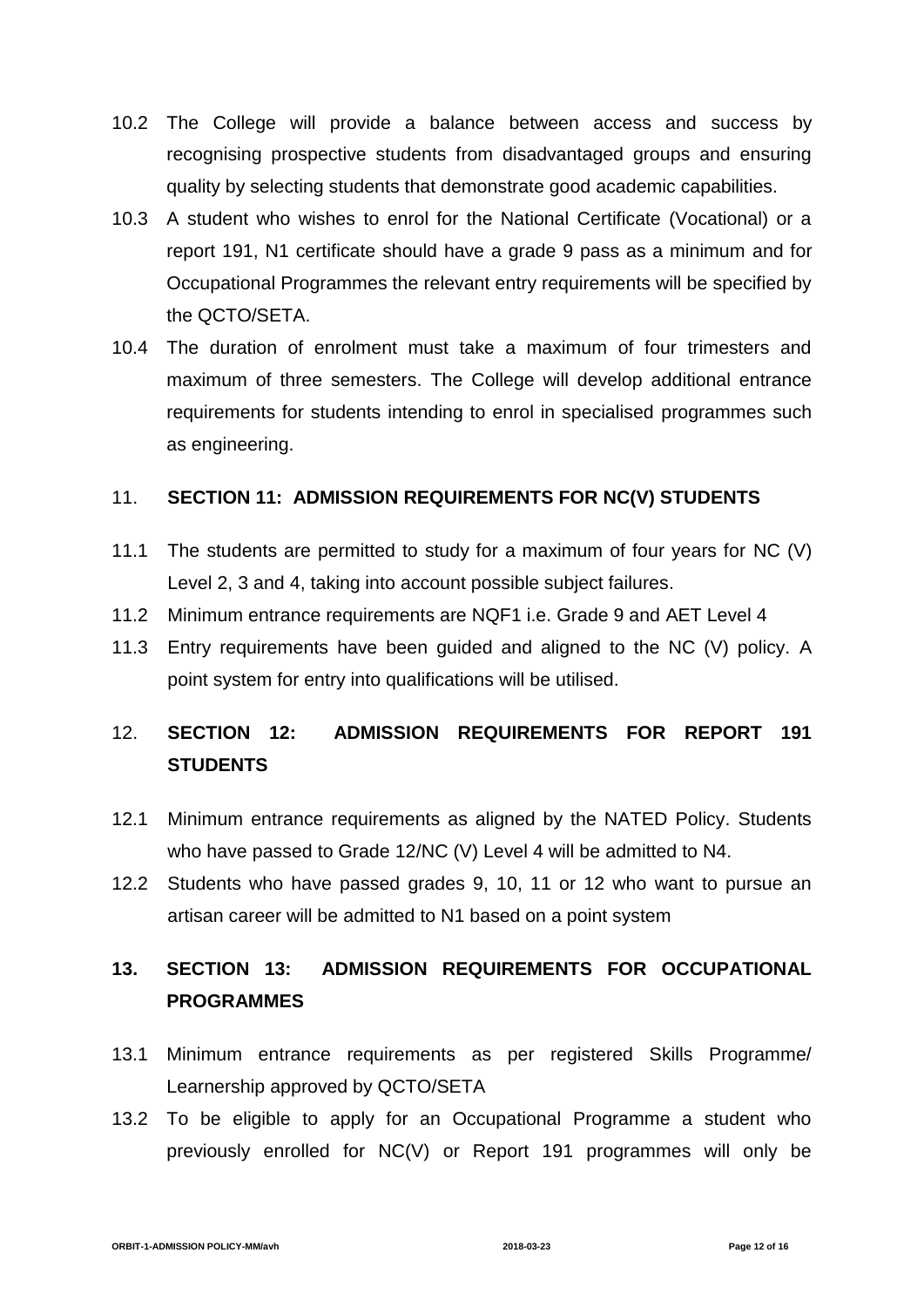considered if such a student have fully completed the NC(V) or Report 191 programme (passed all subjects).

### 14. **SECTION 14: ADDITIONAL ENTRY REQUIREMENTS**

The College Council has determined additional entry requirements by means of a point system for NC(V) level 2, Report 191 N1 and Report 191 N4 in an effort to improve the quality and performance of specialised programmes.

### 15. **SECTION 15: REGISTRATION PERIODS: REPORT 191**

NATED Programme may be offered on a part-time basis during the afternoon and evenings. The duration of the engineering studies is three trimesters: first trimester - January till March; second trimester – May till July and third trimester - September till November. Business studies duration is two semesters.

### 16. **SECTION 16: RE-ADMISSION**

- 16.1 For a student to be admitted in the next level he or she must comply with the promotional requirements of the previous level as guided by the Department's progression policy.
- 16.2 If a student has failed the level of study he /she can enrol and the College will provide academic support programmes to assist the student to succeed.
- 16.3 Enrolled students who have moved from another College are to supply a transfer letter to the new College upon registration.

### 17. **SECTION 17: ACADEMIC EXCLUSION**

- 17.1 A student will be denied admission where the student performed poor (did not meet the requirements to proceed to the next level twice) and had a poor attendance record.
- 17.2 If a student has failed twice and more on his/her field of study, with academic support interventions and they still fail, they will not be re-admitted.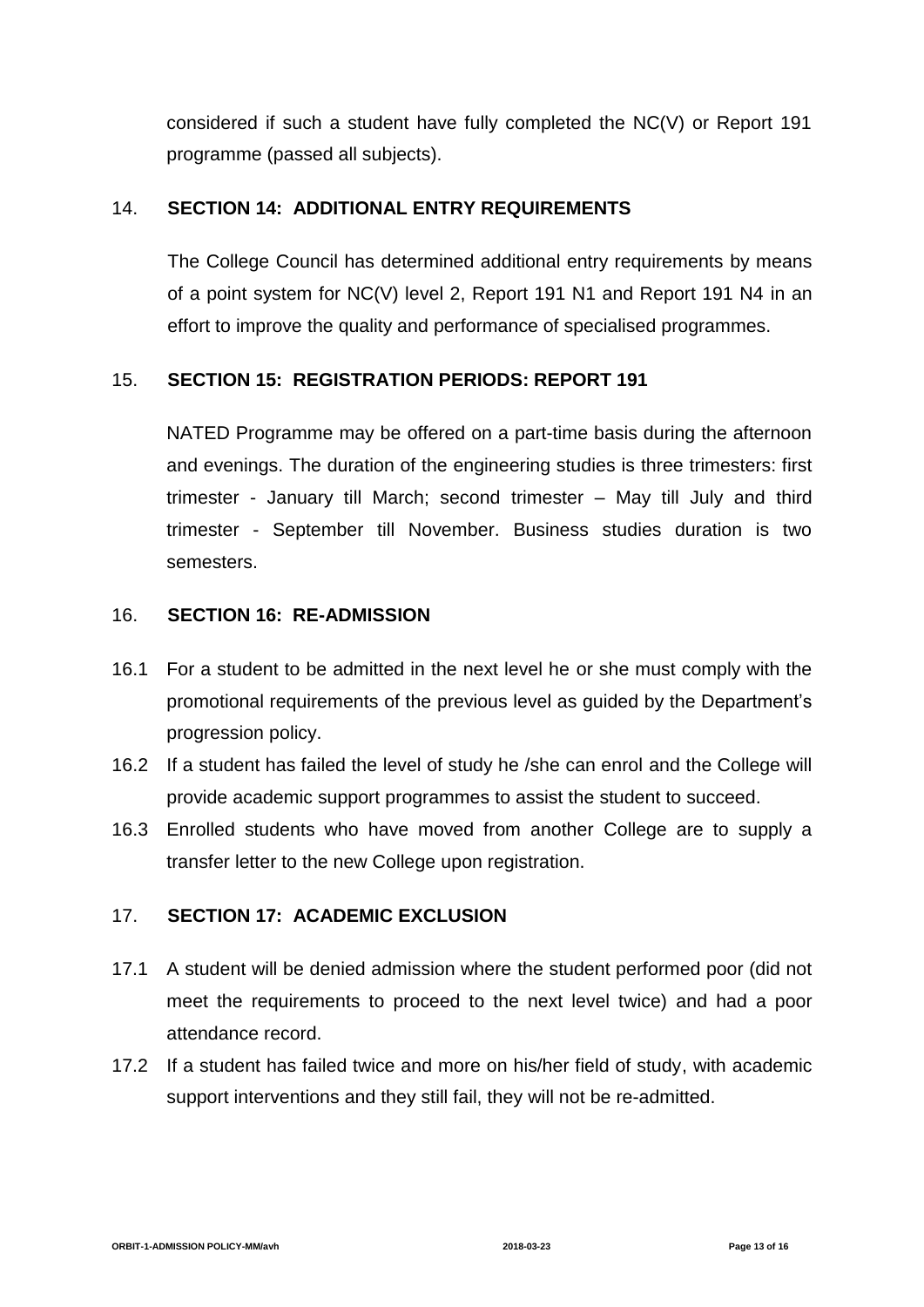17.3 A prospective student is denied if he /she had been expelled from another College as part of a disciplinary sanction or Examination sanction from the department.

### 18. **SECTION 18: CERTIFIED DOCUMENTS REQUIRED FOR ADMISSION FOR A STUDENT**

- 18.1 All documents will be become the property of the College. If documents are not in English as the medium of communication, they must be accompanied by a certified translation in English.
- 18.2 Identity document or passport for foreign students
- 18.3 Academic records
- 18.4 Grade 9, 10, 11 or 12 certificate/NC(V) level 4 (whichever is applicable to the programme to which the student want to enrol); or
- 18.5 Adult Education and Training (AET) LEVEL 4 which is equivalent to the National Qualification Framework (NQF) level 1 certificate or
- 18.6 N1 Certificate
- 18.7 Foreign students: South African Qualification Authority (SAQA) approved foreign qualification and proof of medical insurance or cover.
- 18.8 Placement test qualified
- 18.9 Meeting the requirement of Point system criteria for specific programme
- 18.10 Proof of provisional funding status from NSFAS (Students should note that NSFAS application process opens from August of each year proceeding the study year)
- 18.11 A signed proof of registration
- 18.12 Proof of address, contact details of next of kin or responsible persons

### 19. **SECTION 19: ADMISSION OF NON – CITIZENS**

- 19.1 A student who entered the country as a refugee or immigrant must present a study permit when applying for admission to the College.
- 19.2 Persons classified as aliens must, when they apply for admission, show evidence that they have applied to the Department of Home Affairs to legalise their stay in the country in terms of the Aliens Control Act,1991(Act No.96 of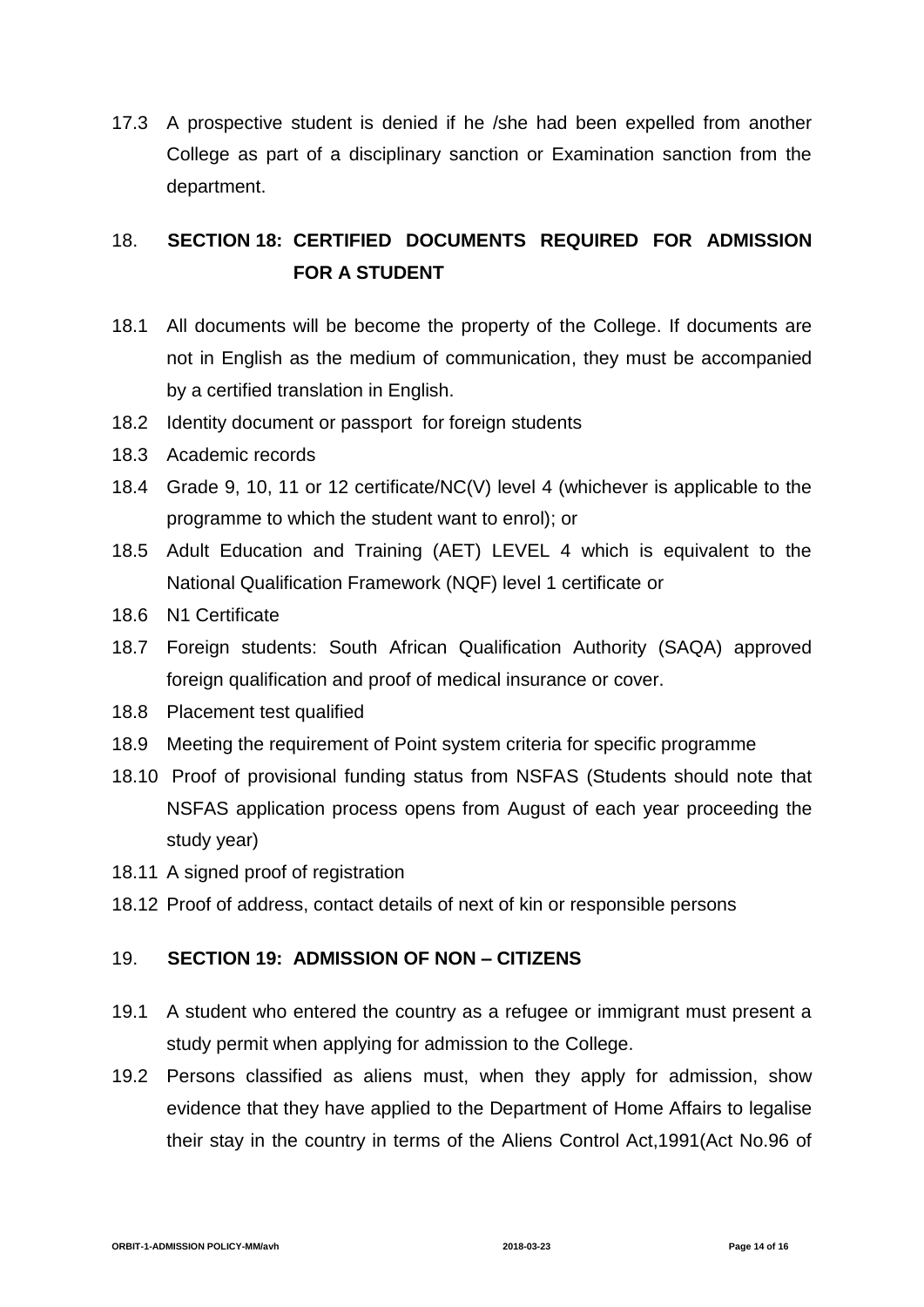1991) as amended in section 2 of the Aliens Control Amendment Act,1995(Act No.76 of 1995).

- 19.3 The onus is on the student to provide proof of academic record approved by South African Qualification Authority (SAQA) if it's a foreign qualification.
- 19.4 The student will be given 2 week to provide the certificate and if he/she cannot provide the certificate their registration will be terminated.

### 20. **SECTION 20: STUDENTS WITH SPECIAL NEEDS**

The College will admit students with special needs and will make the necessary arrangements, as far as practically possible to make teaching and learning accessible to such student.

### 21. **SECTION 21: RIGHT TO APPEAL**

Any student or parent /guardian of student who has been refused admission to the College may appeal against the decision through the College Council.

### 22. **SECTION 22: REGISTRATION REGISTER**

- 22.1 The Data and Information Manager and Campus Managers will be responsible for all student registrations. The Data and Information Manager will verify and monitor capturing of data by Campuses and Campus Managers will be responsible for the safekeeping of all Registration documentation.
- 22.2 The College Council must determine how the registration records of the TVET College will be kept. The format of the tool which needs the biographical and demographic information of student such as surname and full names, date of birth ,age, identity number/pass sport number, disability, qualification details, names of students next of kin, their addresses and while studying address and contact details.
- 22.3 Entries in the registration system will be verified against each student's information such as identity document or passport.
- 22.4 Officials from national and regional offices must be able to access the electronic registration system and the register.